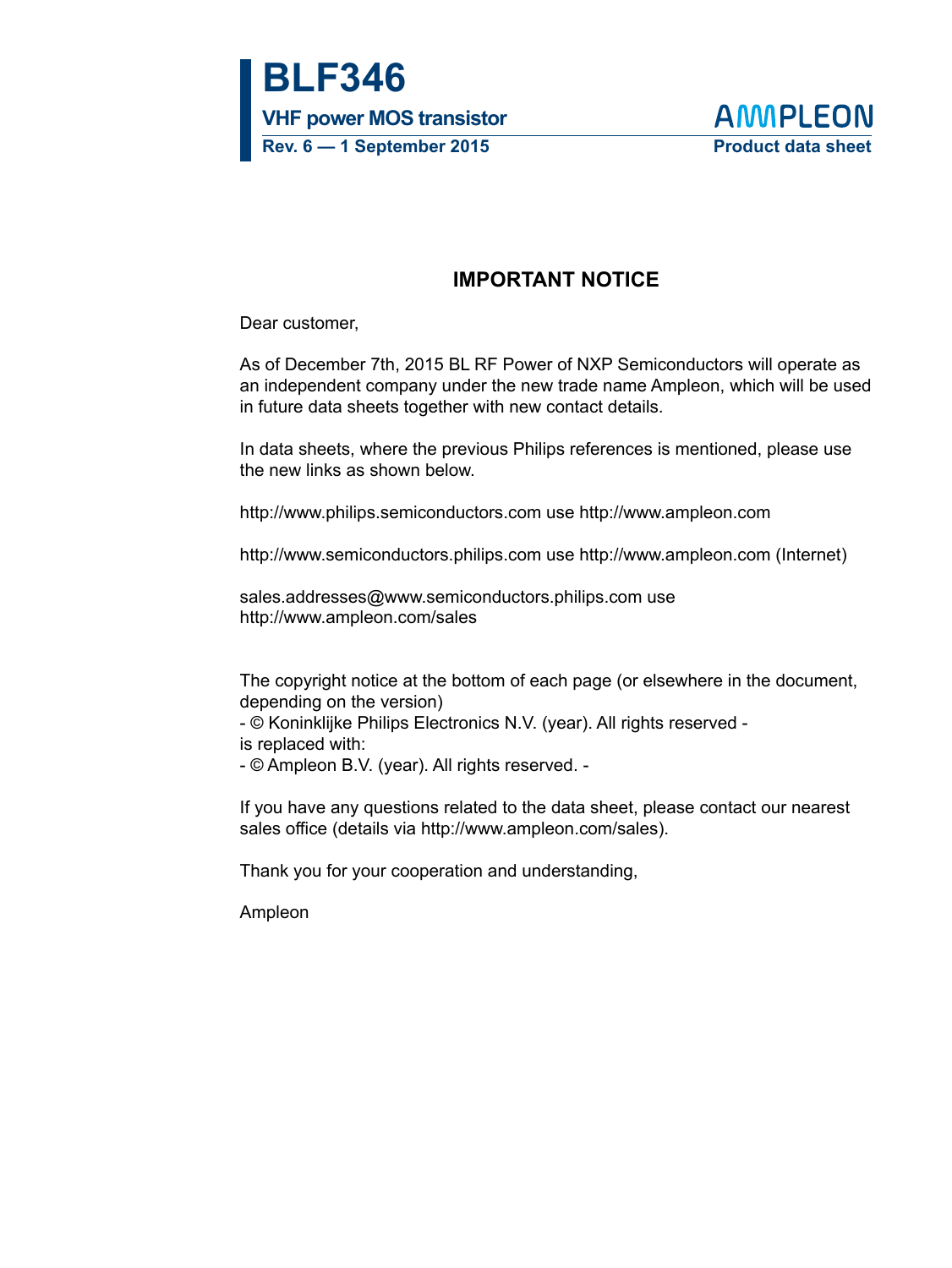## **VHF power MOS transistor BLF346**

## **FEATURES**

- High power gain
- Easy power control
- Good thermal stability
- Gold metallization ensures excellent reliability.

## **APPLICATIONS**

• Linear amplifier applications in television transmitters and transposers.

## **DESCRIPTION**

Silicon N-channel enhancement mode vertical D-MOS transistor encapsulated in a 6-lead, SOT119A flange package, with a ceramic cap. All leads are isolated from the flange. A marking code, showing gate-source voltage  $(V_{GS})$  information is provided for matched pair applications. Refer to the General Section of the associated Data Handbook for further information.

### **CAUTION**

This product is supplied in anti-static packing to prevent damage caused by electrostatic discharge during transport and handling. For further information, refer to Philips specs.: SNW-EQ-608, SNW-FQ-302A, and SNW-FQ-302B.

## **QUICK REFERENCE DATA**

RF performance in a linear amplifier.

| <b>MODE OF</b><br><b>OPERATION</b> | (MHz) | $V_{DS}$<br>(V) | םי<br>(A) | (°C)      | (W)   | $G_{p}$<br>(dB) | $d_{\text{im}}$<br>$(dB)$ <sup>(1)</sup> |
|------------------------------------|-------|-----------------|-----------|-----------|-------|-----------------|------------------------------------------|
| Class-A<br>28<br>224.25            |       |                 |           | 70        | >24   | >14             | $-52$                                    |
|                                    | ັ     | 25              | typ. 30   | typ. 16.5 | $-52$ |                 |                                          |

### **Note**

1. Three-tone test method (vision carrier −8 dB, sound carrier −7 dB, sideband signal −16 dB), zero dB corresponds to peak synchronization level.

## **WARNING Product and environmental safety - toxic materials** This product contains beryllium oxide. The product is entirely safe provided that the BeO disc is not damaged. All persons who handle, use or dispose of this product should be aware of its nature and of the necessary safety precautions. After use, dispose of as chemical or special waste according to the regulations applying at the location of the user. It must never be thrown out with the general or domestic waste.

## **PINNING - SOT119A**

| <b>PIN</b> | <b>DESCRIPTION</b> |
|------------|--------------------|
|            | source             |
| 2          | source             |
| 3          | gate               |
|            | drain              |
| 5          | source             |
| հ          | source             |

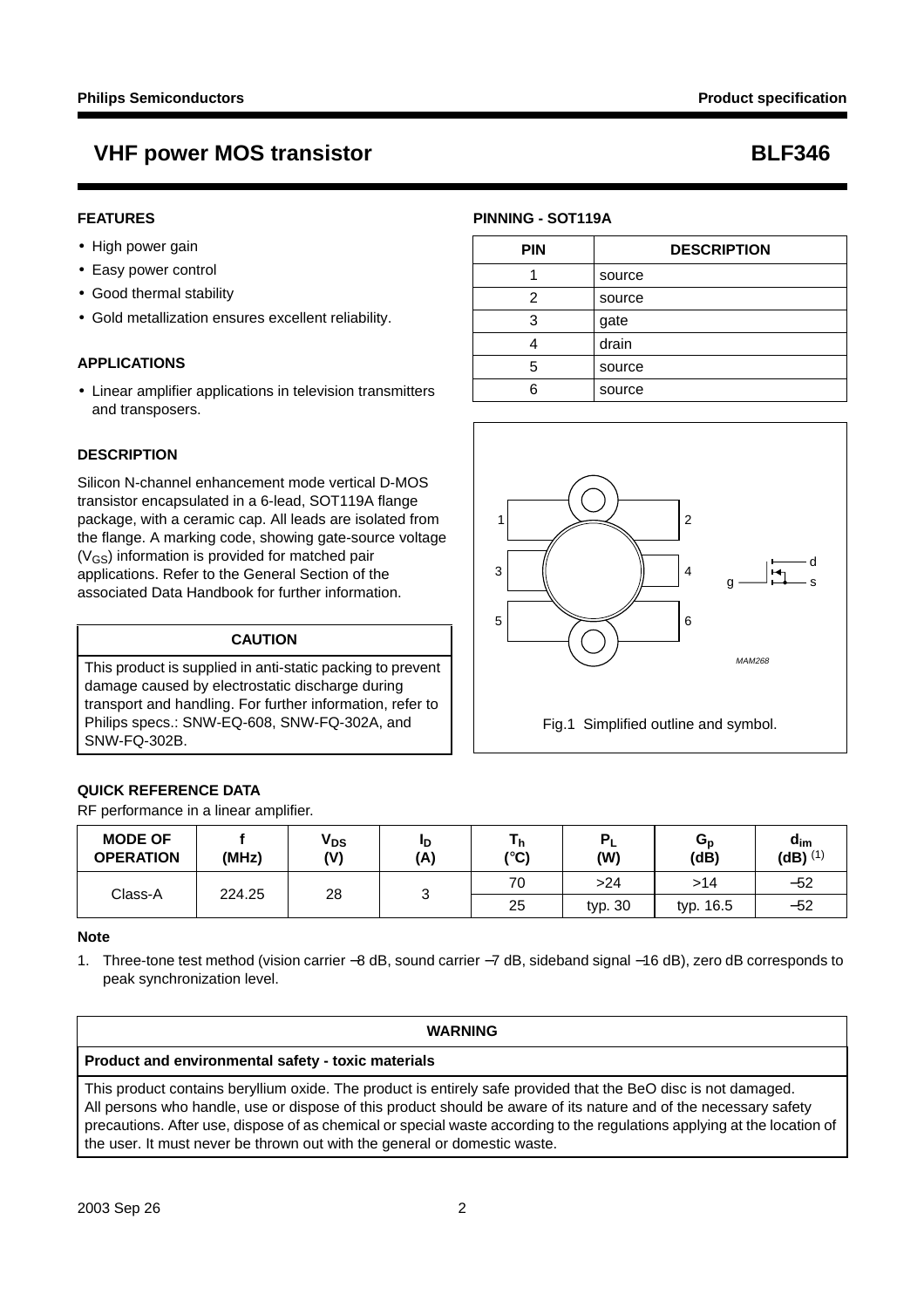## **LIMITING VALUES**

In accordance with the Absolute Maximum System (IEC 60134).

| <b>SYMBOL</b>    | <b>PARAMETER</b>        | <b>CONDITIONS</b>   | MIN. | MAX.   | <b>UNIT</b>             |
|------------------|-------------------------|---------------------|------|--------|-------------------------|
| V <sub>DS</sub>  | drain-source voltage    |                     |      | 65     |                         |
| V <sub>GS</sub>  | gate-source voltage     |                     |      | ±20    |                         |
| ΙD               | drain current (DC)      |                     |      | 13     | $\overline{\mathsf{A}}$ |
| $P_{\text{tot}}$ | total power dissipation | $T_{mb} \leq 25$ °C |      | 130    | W                       |
| stg              | storage temperature     |                     | -65  | $+150$ | $^{\circ}C$             |
|                  | junction temperature    |                     |      | 200    | $^{\circ}C$             |

## **THERMAL CHARACTERISTICS**

| <b>SYMBOL</b>  | <b>PARAMETER</b>                                     | <b>CONDITIONS</b>                              | <b>VALUE</b> | <b>UNIT</b> |
|----------------|------------------------------------------------------|------------------------------------------------|--------------|-------------|
| $R_{th\ j-mb}$ | thermal resistance from junction to<br>mounting base | $T_{\rm mb}$ = 25 °C; P <sub>tot</sub> = 130 W | 1.35         | K/W         |
| $R_{th mb-h}$  | thermal resistance from mounting<br>base to heatsink | $T_{mb}$ = 25 °C; P <sub>tot</sub> = 130 W     | 0.2          | K/W         |





Fig.3 Power derating curves.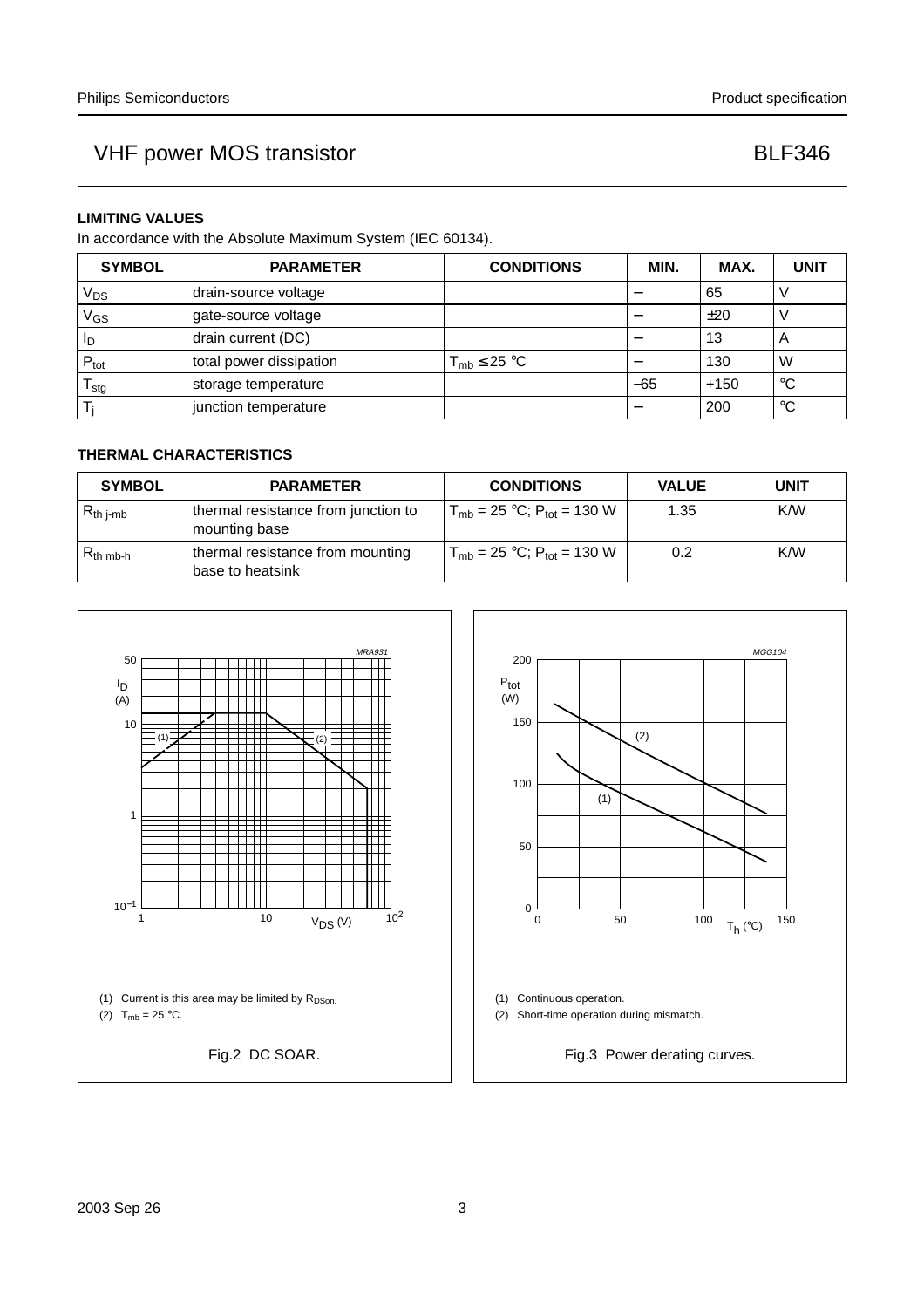## **CHARACTERISTICS**

 $T_j = 25$  °C unless otherwise specified.

| <b>SYMBOL</b>            | <b>PARAMETER</b>                                   | <b>CONDITIONS</b>                         | MIN.                     | TYP.                     | MAX.                     | <b>UNIT</b> |
|--------------------------|----------------------------------------------------|-------------------------------------------|--------------------------|--------------------------|--------------------------|-------------|
| $V_{(BR)DSS}$            | drain-source breakdown voltage                     | $V_{GS} = 0$ ; $I_D = 50$ mA              | 65                       |                          |                          | V           |
| <b>I</b> <sub>DSS</sub>  | drain-source leakage current                       | $V_{GS} = 0$ ; $V_{DS} = 28$ V            | $\overline{\phantom{m}}$ | $\overline{\phantom{0}}$ | 2.5                      | mA          |
| I <sub>GSS</sub>         | gate-source leakage current                        | $V_{GS} = \pm 20$ V; $V_{DS} = 0$         | $\qquad \qquad$          |                          |                          | μA          |
| V <sub>GSth</sub>        | gate-source threshold voltage                      | $V_{DS}$ = 10 V; $I_D$ = 50 mA            | 2                        |                          | 4.5                      | V           |
| $\Delta V$ <sub>GS</sub> | gate-source voltage difference<br>of matched pairs | $V_{DS}$ = 10 V; $I_D$ = 50 mA            |                          |                          | 100                      | mV          |
| $g_{fs}$                 | forward transconductance                           | $V_{DS}$ = 10 V; $I_D$ = 5 A              | 3                        | 4.2                      |                          | S           |
| $R_{DSon}$               | drain-source on-state resistance                   | $V_{GS}$ = 10 V; $I_D$ = 5 A              | $\overline{\phantom{m}}$ | 0.2                      | 0.3                      | Ω           |
| $I_{DSX}$                | on-state drain current                             | $V_{GS}$ = 10 V; $V_{DS}$ = 10 V          |                          | 22                       |                          | A           |
| $C_{\text{is}}$          | input capacitance                                  | $V_{GS} = 0$ ; $V_{DS} = 28$ V; f = 1 MHz | $\qquad \qquad -$        | 225                      |                          | рF          |
| $C_{os}$                 | output capacitance                                 | $V_{GS} = 0$ ; $V_{DS} = 28$ V; f = 1 MHz | $\qquad \qquad -$        | 180                      | $\overline{\phantom{0}}$ | рF          |
| $C_{rs}$                 | feedback capacitance                               | $V_{GS} = 0$ ; $V_{DS} = 28$ V; f = 1 MHz |                          | 25                       |                          | рF          |

## **V<sub>GS</sub>** group indicator

| <b>GROUP</b> | <b>LIMITS</b><br>(V) |      | <b>GROUP</b> | <b>LIMITS</b><br>(V) |      |  |
|--------------|----------------------|------|--------------|----------------------|------|--|
|              | MIN.                 | MAX. |              | MIN.                 | MAX. |  |
| A            | 2.0                  | 2.1  | $\circ$      | 3.3                  | 3.4  |  |
| $\sf B$      | 2.1                  | 2.2  | ${\sf P}$    | 3.4                  | 3.5  |  |
| $\mathsf{C}$ | 2.2                  | 2.3  | Q            | 3.5                  | 3.6  |  |
| D            | 2.3                  | 2.4  | $\mathsf{R}$ | 3.6                  | 3.7  |  |
| E            | 2.4                  | 2.5  | $\mathsf S$  | 3.7                  | 3.8  |  |
| F            | 2.5                  | 2.6  | $\mathsf T$  | 3.8                  | 3.9  |  |
| G            | 2.6                  | 2.7  | U            | 3.9                  | 4.0  |  |
| H            | 2.7                  | 2.8  | $\vee$       | 4.0                  | 4.1  |  |
| J            | 2.8                  | 2.9  | W            | 4.1                  | 4.2  |  |
| K            | 2.9                  | 3.0  | X            | 4.2                  | 4.3  |  |
| L            | 3.0                  | 3.1  | Y            | 4.3                  | 4.4  |  |
| M            | 3.1                  | 3.2  | Z            | 4.4                  | 4.5  |  |
| N            | 3.2                  | 3.3  |              |                      |      |  |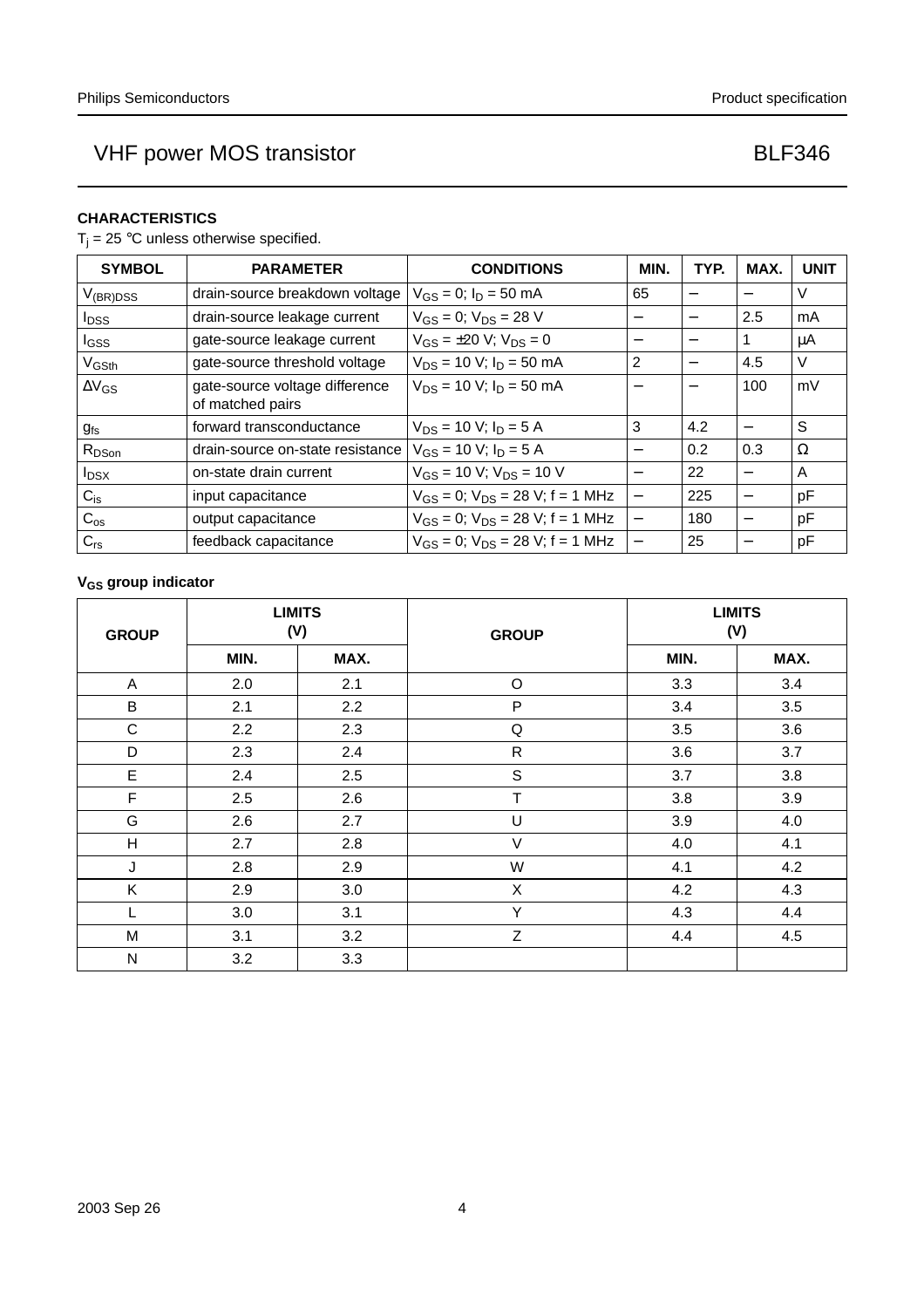







 $V_{GS} = 0$ ; f = 1 MHz.

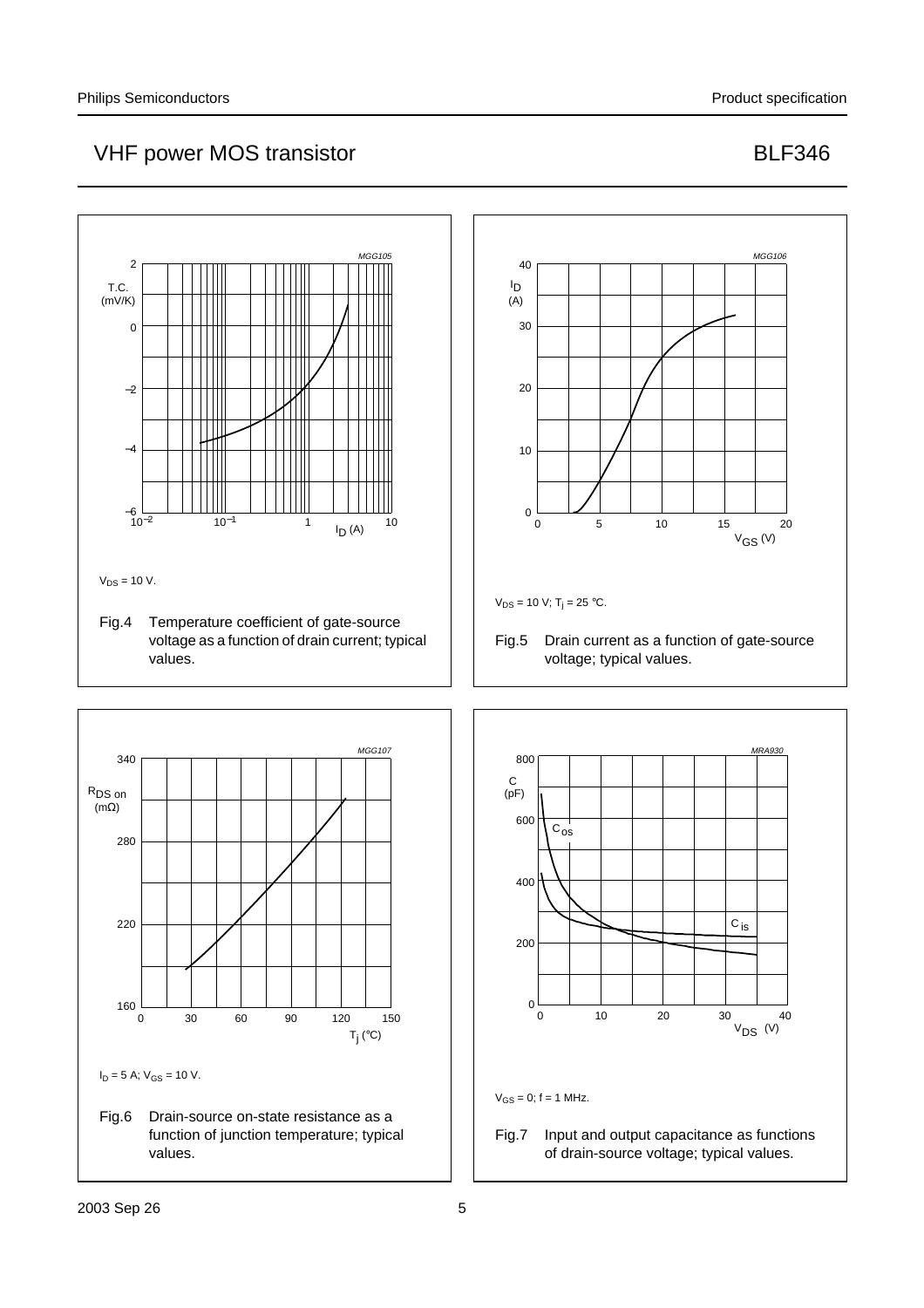

## **APPLICATION INFORMATION**

RF performance in a linear amplifier (common source class-A circuit).  $R_{th\ mb-h} = 0.2$  K/W;  $Z_L = 1.1 + j0.2 \Omega$  unless otherwise specified.

| <b>MODE OF</b><br><b>OPERATION</b> | (MHz)  | <b>V<sub>DS</sub></b><br>(V) | ID.<br>(A) | Τh<br>(°C) | $P_{o\,sync}$<br>(W) | $G_{p}$<br>(dB) | $d_{\text{im}}$<br>$(dB)$ <sup>(1)</sup> |
|------------------------------------|--------|------------------------------|------------|------------|----------------------|-----------------|------------------------------------------|
|                                    |        |                              |            | 70         | >24                  | >14             | $-52$                                    |
| Class-A                            | 224.25 | 28                           | 3          | 25         | typ. 30              | typ. 16.5       | $-52$                                    |
|                                    |        |                              |            | 70         | typ. 20              | typ. 14.5       | $-55$                                    |
|                                    |        |                              |            | 25         | typ. 22              | typ. 15         | $-55$                                    |

**Note**

1. Three-tone test method (vision carrier −8 dB, sound carrier −7 dB, sideband signal −16 dB), zero dB corresponds to peak synchronization level.

## **Ruggedness in class-A operation**

The BLF346 is capable of withstanding a load mismatch corresponding to VSWR = 50 : 1 through all phases under the following conditions:  $V_{DS} = 28 V$ ; f = 225 MHz at rated output power.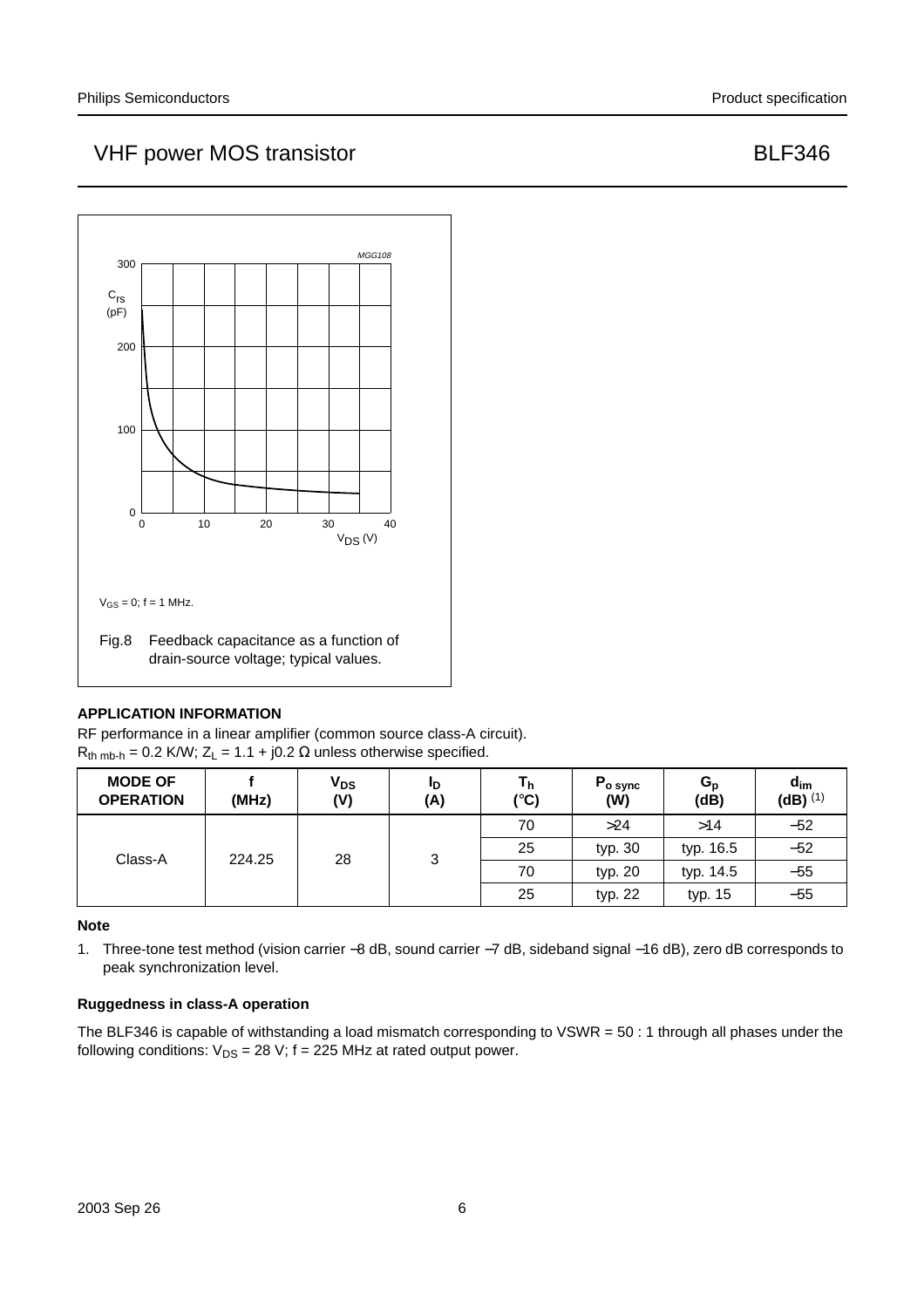

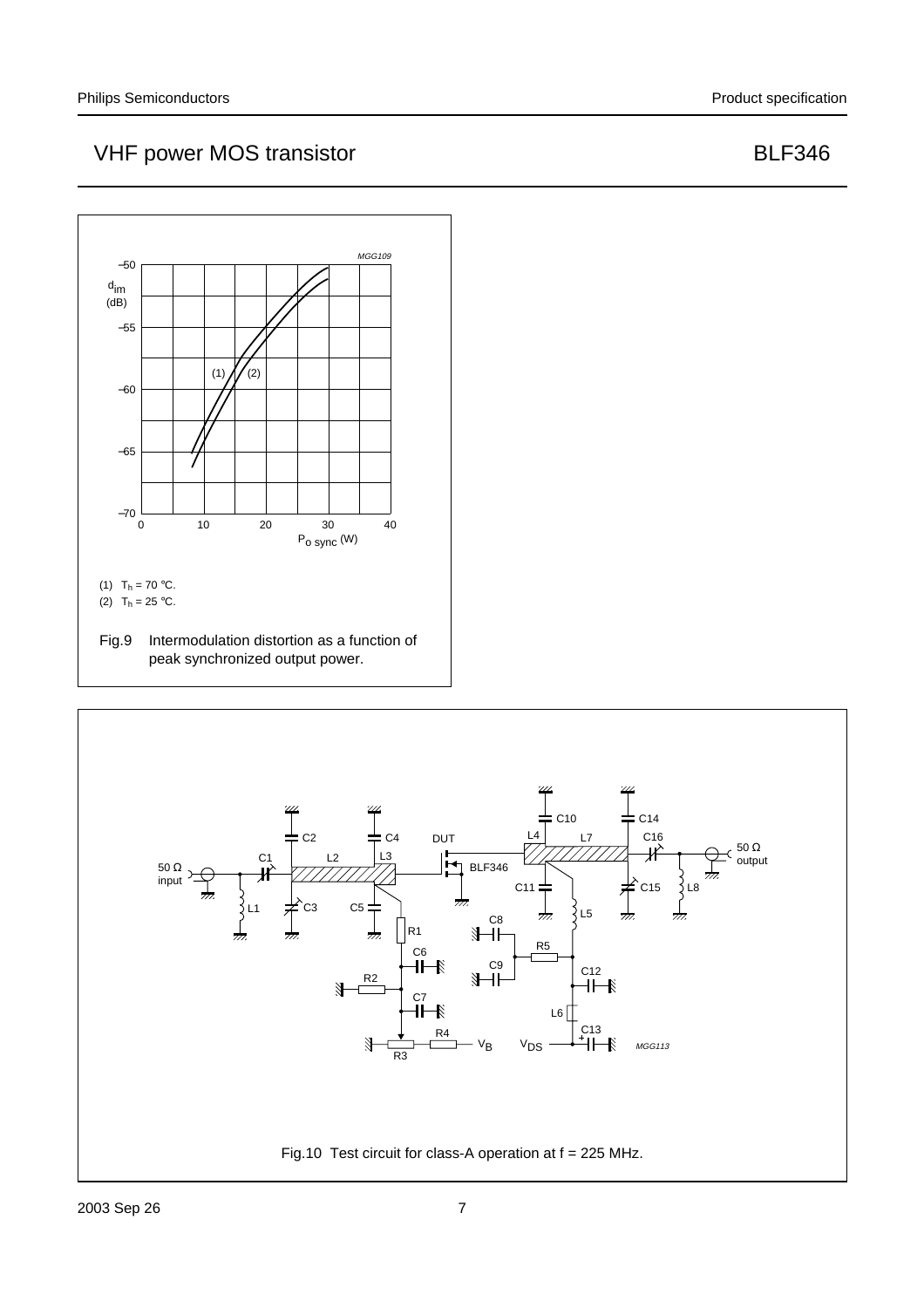| <b>COMPONENT</b> | <b>DESCRIPTION</b>                           | <b>VALUE</b>           | <b>DIMENSIONS</b>                                        | <b>CATALOGUE NO.</b> |
|------------------|----------------------------------------------|------------------------|----------------------------------------------------------|----------------------|
| C <sub>1</sub>   | film dielectric trimmer                      | 2 to 18 pF             |                                                          | 2222 809 09003       |
| C <sub>2</sub>   | multilayer ceramic chip capacitor;<br>note 1 | 10 pF, 500 V           |                                                          |                      |
| C3, C15, C16     | film dielectric trimmer                      | 4 to 40 pF             |                                                          | 2222 809 08002       |
| C4, C5           | multilayer ceramic chip capacitor;<br>note 1 | 56 pF, 500 V           |                                                          |                      |
| C6, C12          | multilayer ceramic chip capacitor;<br>note 1 | 680 pF, 500 V          |                                                          |                      |
| C7, C8, C9       | multilayer ceramic chip capacitor            | 100 nF, 50 V           |                                                          | 2222 852 47104       |
| C10, C11         | multilayer ceramic chip capacitor;<br>note 1 | 43 pF, 500 V           |                                                          |                      |
| C13              | electrolytic capacitor                       | 10 µF, 63 V            |                                                          | 2222 030 38109       |
| C <sub>14</sub>  | multilayer ceramic chip capacitor;<br>note 1 | 27 pF, 500 V           |                                                          |                      |
| L1               | 4 turns enamelled 0.7 mm copper<br>wire      | 42.4 nH                | length 4 mm;<br>int. dia. 3 mm;<br>leads $2 \times 5$ mm |                      |
| L2               | stripline; note 2                            | $50 \Omega$            | length 49 mm;<br>width 2.8 mm                            |                      |
| L3, L4           | stripline; note 2                            | 31 $\Omega$            | length 11.5 mm;<br>width 6 mm                            |                      |
| L <sub>5</sub>   | 2 turns enamelled 1.5 mm copper<br>wire      | 18.7 nH                | length 8 mm;<br>int. dia. 4 mm;<br>leads $2 \times 5$ mm |                      |
| L <sub>6</sub>   | grade 3B Ferroxcube RF choke                 |                        |                                                          | 4312 020 36642       |
| L7               | stripline; note 2                            | 31 $\Omega$            | length 40 mm;<br>width 6 mm                              |                      |
| L8               | 3 turns enamelled 1.5 mm copper<br>wire      | 28.8 nH                | length 8 mm;<br>int. dia. 4 mm;<br>leads $2 \times 5$ mm |                      |
| R <sub>1</sub>   | metal film resistor                          | 1 k $\Omega$ , 0.4 W   |                                                          | 2322 151 71002       |
| R <sub>2</sub>   | metal film resistor                          | 100 k $\Omega$ , 0.4 W |                                                          | 2322 151 71004       |
| R3               | 10 turns cermet potentiometer                | 100 $\Omega$           |                                                          |                      |
| R4               | metal film resistor                          | 316 k $\Omega$ , 0.4 W |                                                          | 2322 153 53161       |
| R <sub>5</sub>   | metal film resistor                          | 10 $\Omega$ , 0.4 W    |                                                          | 2322 153 51009       |

## **List of components (see Figs** 10 **and** 11**).**

## **Notes**

- 1. American Technical Ceramics capacitor, type 100B or other capacitor of the same quality.
- 2. The striplines are on a double copper-clad printed-circuit board with epoxy fibre-glass dielectric ( $\varepsilon_r$  = 4.5); thickness  $\frac{1}{16}$  inch.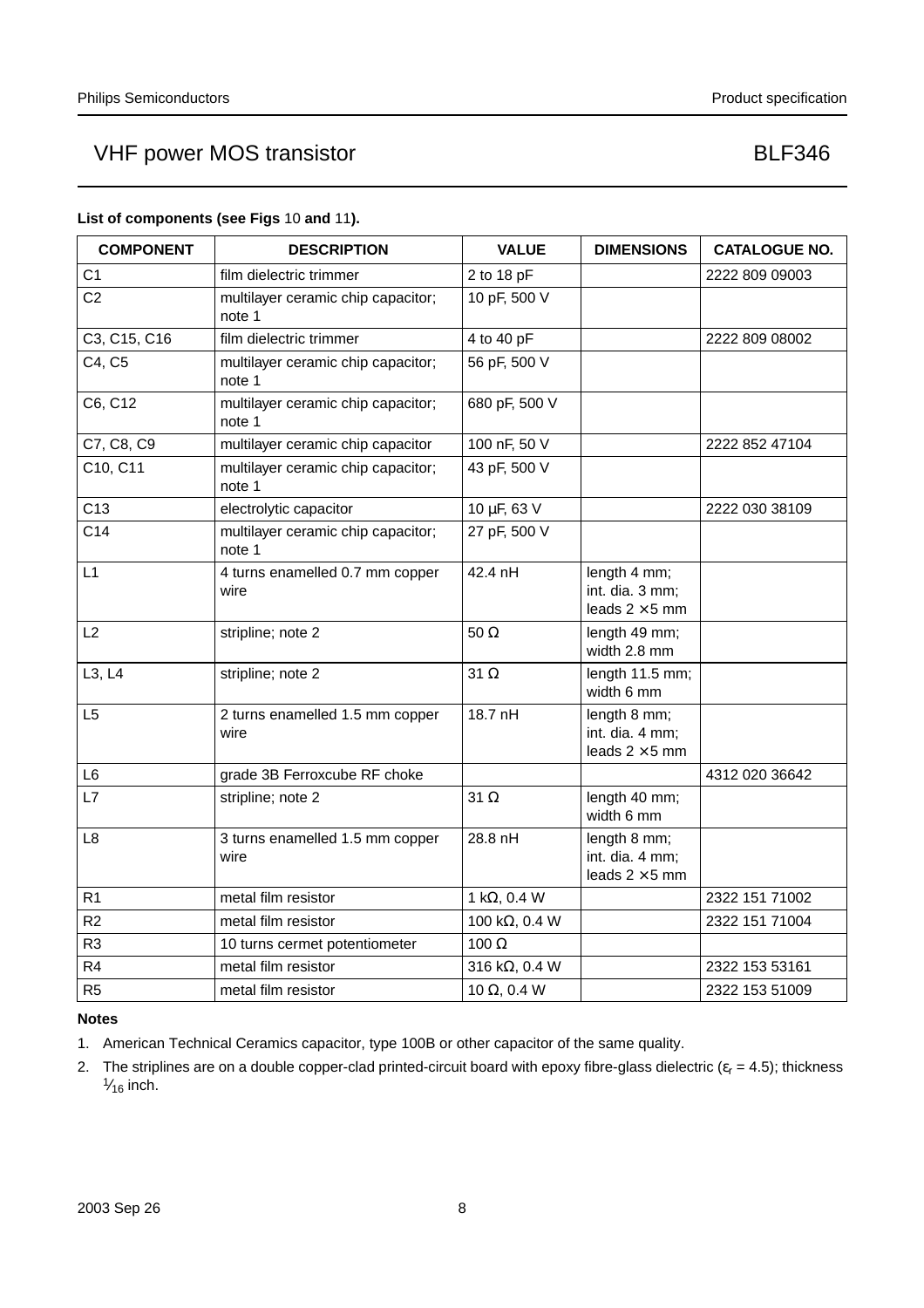

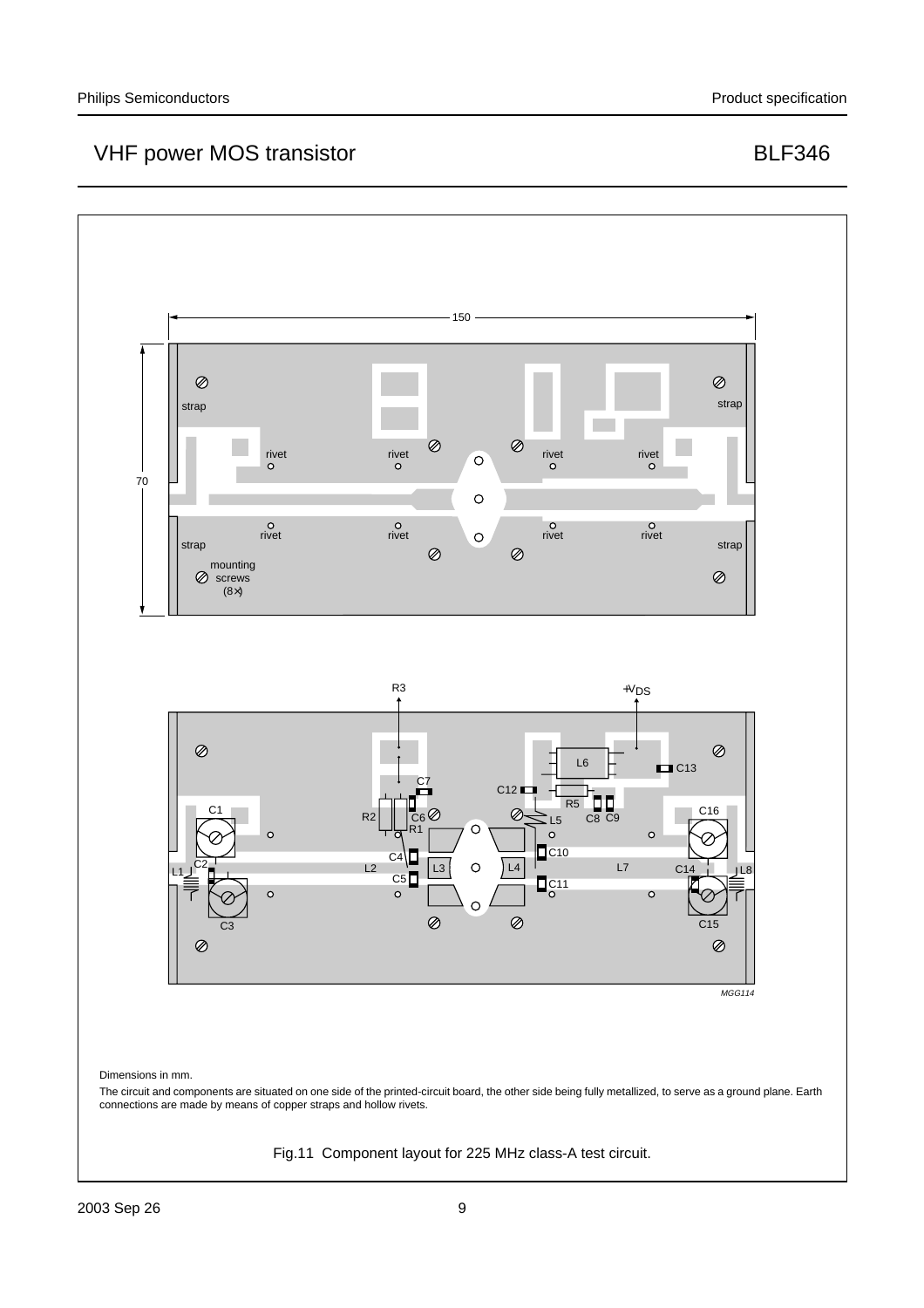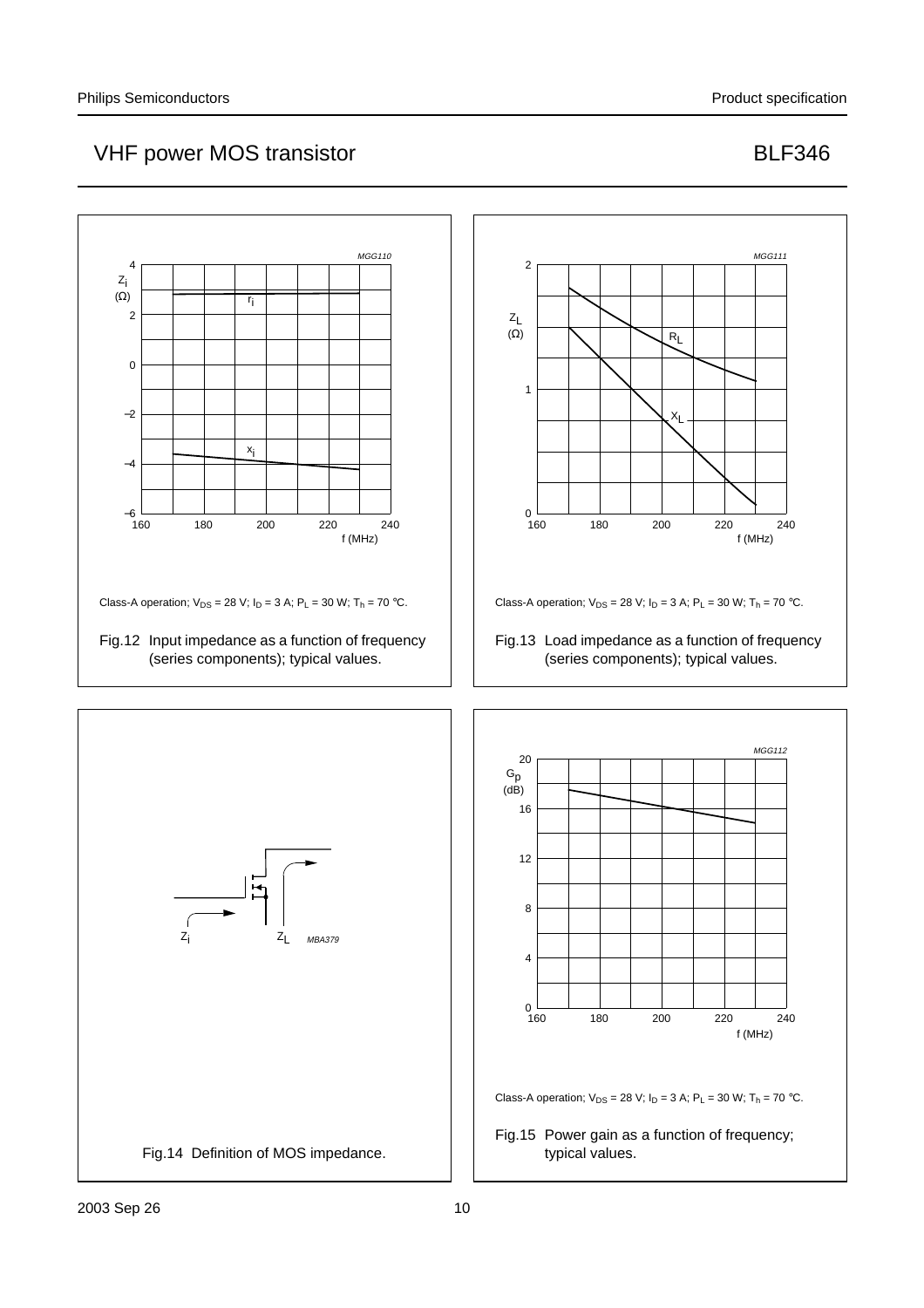## **BLF346 scattering parameters**

 $V_{DS} = 28 V; I_D = 3000$  mA; note 1.

| $S_{11}$<br>f (MHz) |            | $S_{21}$      |            | $S_{12}$      |            | $\mathbf{s}_{22}$ |            |               |
|---------------------|------------|---------------|------------|---------------|------------|-------------------|------------|---------------|
|                     | $ s_{11} $ | $\angle \Phi$ | $ s_{21} $ | $\angle \Phi$ | $ s_{12} $ | $\angle \Phi$     | $ s_{22} $ | $\angle \Phi$ |
| 100                 | 0.91       | $-178.9$      | 2.12       | 67.7          | 0.01       | $-0.6$            | 0.88       | $-177.3$      |
| 105                 | 0.91       | $-179.0$      | 2.01       | 66.6          | 0.01       | $-0.4$            | 0.88       | $-177.4$      |
| 110                 | 0.92       | $-179.1$      | 1.91       | 65.5          | 0.01       | $-0.1$            | 0.88       | $-177.4$      |
| 115                 | 0.92       | $-179.2$      | 1.81       | 64.5          | 0.01       | 0.2               | 0.88       | $-177.4$      |
| 120                 | 0.92       | $-179.3$      | 1.72       | 63.5          | 0.01       | 0.5               | 0.89       | $-177.4$      |
| 130                 | 0.92       | $-179.5$      | 1.56       | 61.5          | 0.01       | 1.3               | 0.89       | $-177.5$      |
| 140                 | 0.92       | $-179.7$      | 1.43       | 59.6          | 0.01       | 2.5               | 0.89       | $-177.5$      |
| 150                 | 0.93       | $-179.9$      | 1.31       | 58.0          | 0.01       | 4.1               | 0.90       | $-177.6$      |
| 160                 | 0.93       | 180.0         | 1.21       | 56.3          | 0.01       | 6.0               | 0.90       | $-177.7$      |
| 170                 | 0.93       | 179.8         | 1.12       | 54.7          | 0.01       | 8.2               | 0.90       | $-177.8$      |
| 180                 | 0.93       | 179.5         | 1.04       | 53.0          | 0.01       | 10.5              | 0.91       | $-177.9$      |
| 190                 | 0.93       | 179.3         | 0.97       | 51.2          | 0.01       | 13.0              | 0.91       | $-178.0$      |
| 200                 | 0.94       | 179.1         | 0.91       | 49.6          | 0.01       | 15.7              | 0.91       | $-178.1$      |
| 225                 | 0.94       | 178.5         | 0.77       | 46.1          | 0.01       | 23.9              | 0.92       | $-178.5$      |
| 250                 | 0.95       | 178.0         | 0.66       | 43.3          | 0.01       | 33.6              | 0.93       | $-178.9$      |
| 275                 | 0.95       | 177.4         | 0.58       | 40.1          | 0.01       | 43.6              | 0.94       | $-179.3$      |
| 300                 | 0.95       | 176.7         | 0.50       | 37.5          | 0.01       | 51.8              | 0.94       | $-179.7$      |
| 350                 | 0.96       | 175.5         | 0.40       | 33.5          | 0.01       | 65.7              | 0.95       | 179.4         |
| 400                 | 0.97       | 174.8         | 0.32       | 30.6          | 0.01       | 74.5              | 0.96       | 178.4         |
| 450                 | 0.97       | 173.6         | 0.27       | 27.7          | 0.01       | 80.0              | 0.97       | 177.4         |
| 500                 | 0.98       | 172.5         | 0.22       | 25.8          | 0.02       | 83.0              | 0.97       | 176.4         |
| 600                 | 0.99       | 170.3         | 0.16       | 24.0          | 0.02       | 86.7              | 0.98       | 174.6         |
| 700                 | 1.00       | 168.2         | 0.13       | 24.7          | 0.03       | 88.5              | 0.99       | 172.8         |
| 800                 | 1.05       | 165.0         | 0.10       | 27.6          | 0.03       | 90.1              | 0.99       | 170.9         |
| 900                 | 1.03       | 158.5         | 0.09       | 31.5          | 0.04       | 91.0              | 1.00       | 168.9         |
| 1000                | 1.00       | 156.6         | 0.08       | 38.7          | 0.04       | 92.1              | 1.00       | 167.1         |

## **Note**

1. For more extensive s-parameters see internet:

http://www.semiconductors.philips.com/markets/communications/wirelesscommunications/broadcast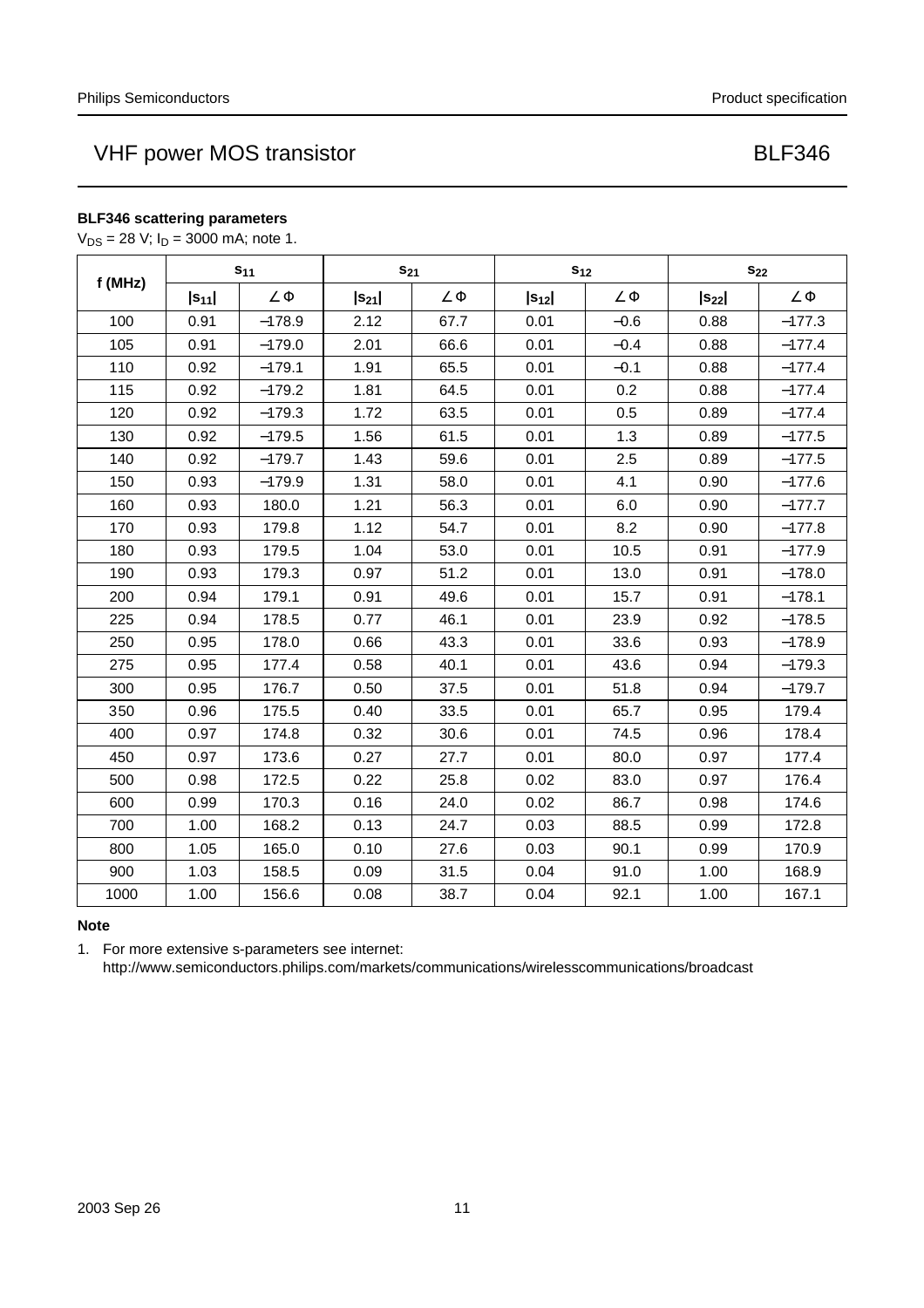## **PACKAGE OUTLINE**

### Flanged ceramic package; 2 mounting holes; 6 leads SOT119A

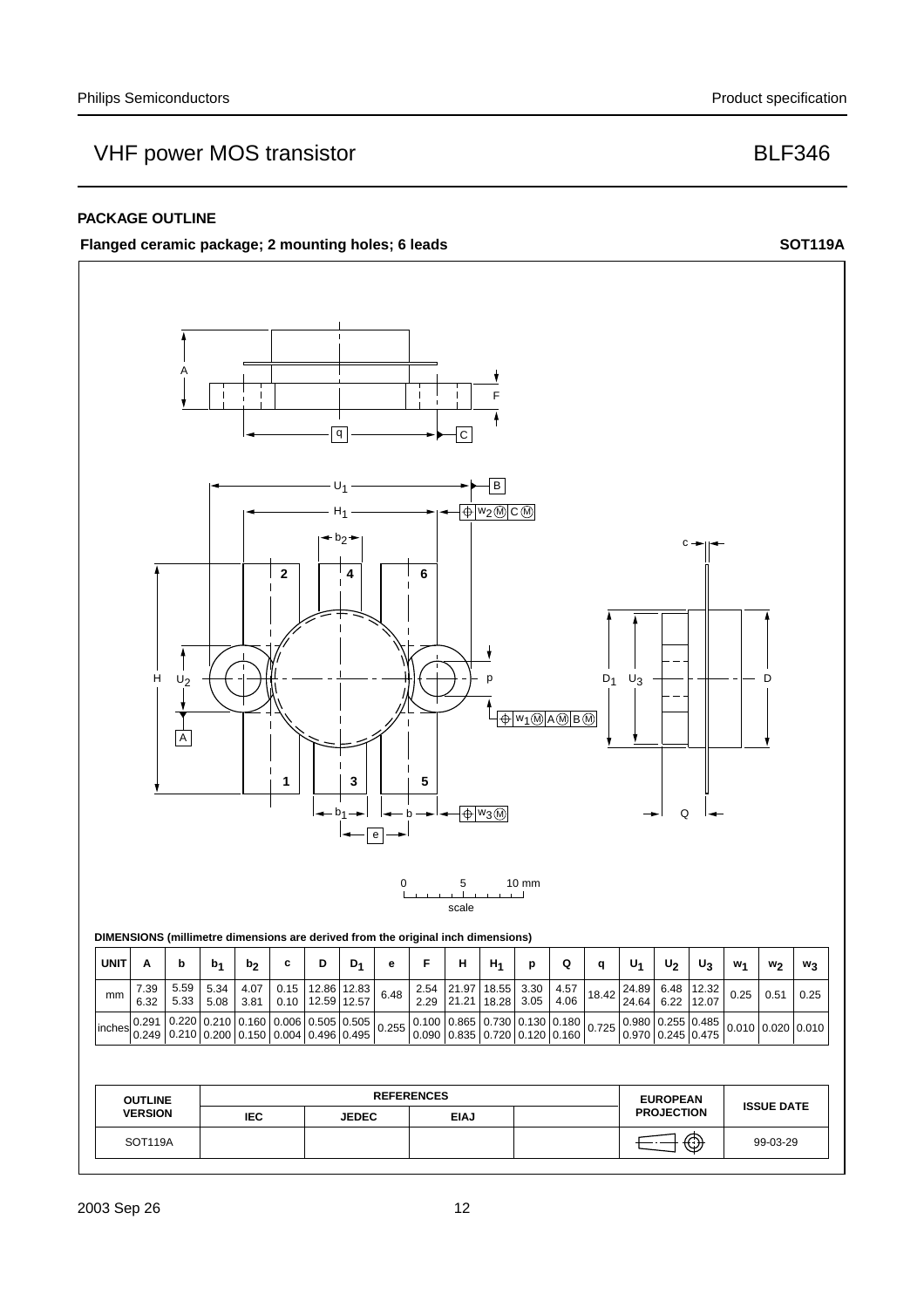## **VHF power MOS transistor BLF346**

### **DATA SHEET STATUS**

| <b>LEVEL</b>   | <b>DATA SHEET</b><br><b>STATUS(1)</b> | <b>PRODUCT</b><br>STATUS <sup>(2)(3)</sup> | <b>DEFINITION</b>                                                                                                                                                                                                                                                                                          |
|----------------|---------------------------------------|--------------------------------------------|------------------------------------------------------------------------------------------------------------------------------------------------------------------------------------------------------------------------------------------------------------------------------------------------------------|
|                | Objective data                        | Development                                | This data sheet contains data from the objective specification for product<br>development. Philips Semiconductors reserves the right to change the<br>specification in any manner without notice.                                                                                                          |
|                | Preliminary data                      | Qualification                              | This data sheet contains data from the preliminary specification.<br>Supplementary data will be published at a later date. Philips<br>Semiconductors reserves the right to change the specification without<br>notice, in order to improve the design and supply the best possible<br>product.             |
| $\mathbf{III}$ | Product data                          | Production                                 | This data sheet contains data from the product specification. Philips<br>Semiconductors reserves the right to make changes at any time in order<br>to improve the design, manufacturing and supply. Relevant changes will<br>be communicated via a Customer Product/Process Change Notification<br>(CPCN). |

### **Notes**

- 1. Please consult the most recently issued data sheet before initiating or completing a design.
- 2. The product status of the device(s) described in this data sheet may have changed since this data sheet was published. The latest information is available on the Internet at URL http://www.semiconductors.philips.com.
- 3. For data sheets describing multiple type numbers, the highest-level product status determines the data sheet status.

### **DEFINITIONS**

**Short-form specification** — The data in a short-form specification is extracted from a full data sheet with the same type number and title. For detailed information see the relevant data sheet or data handbook.

**Limiting values definition** - Limiting values given are in accordance with the Absolute Maximum Rating System (IEC 60134). Stress above one or more of the limiting values may cause permanent damage to the device. These are stress ratings only and operation of the device at these or at any other conditions above those given in the Characteristics sections of the specification is not implied. Exposure to limiting values for extended periods may affect device reliability.

**Application information** — Applications that are described herein for any of these products are for illustrative purposes only. Philips Semiconductors make no representation or warranty that such applications will be suitable for the specified use without further testing or modification.

## **DISCLAIMERS**

**Life support applications** - These products are not designed for use in life support appliances, devices, or systems where malfunction of these products can reasonably be expected to result in personal injury. Philips Semiconductors customers using or selling these products for use in such applications do so at their own risk and agree to fully indemnify Philips Semiconductors for any damages resulting from such application.

**Right to make changes** - Philips Semiconductors reserves the right to make changes in the products including circuits, standard cells, and/or software described or contained herein in order to improve design and/or performance. When the product is in full production (status 'Production'), relevant changes will be communicated via a Customer Product/Process Change Notification (CPCN). Philips Semiconductors assumes no responsibility or liability for the use of any of these products, conveys no licence or title under any patent, copyright, or mask work right to these products, and makes no representations or warranties that these products are free from patent, copyright, or mask work right infringement, unless otherwise specified.